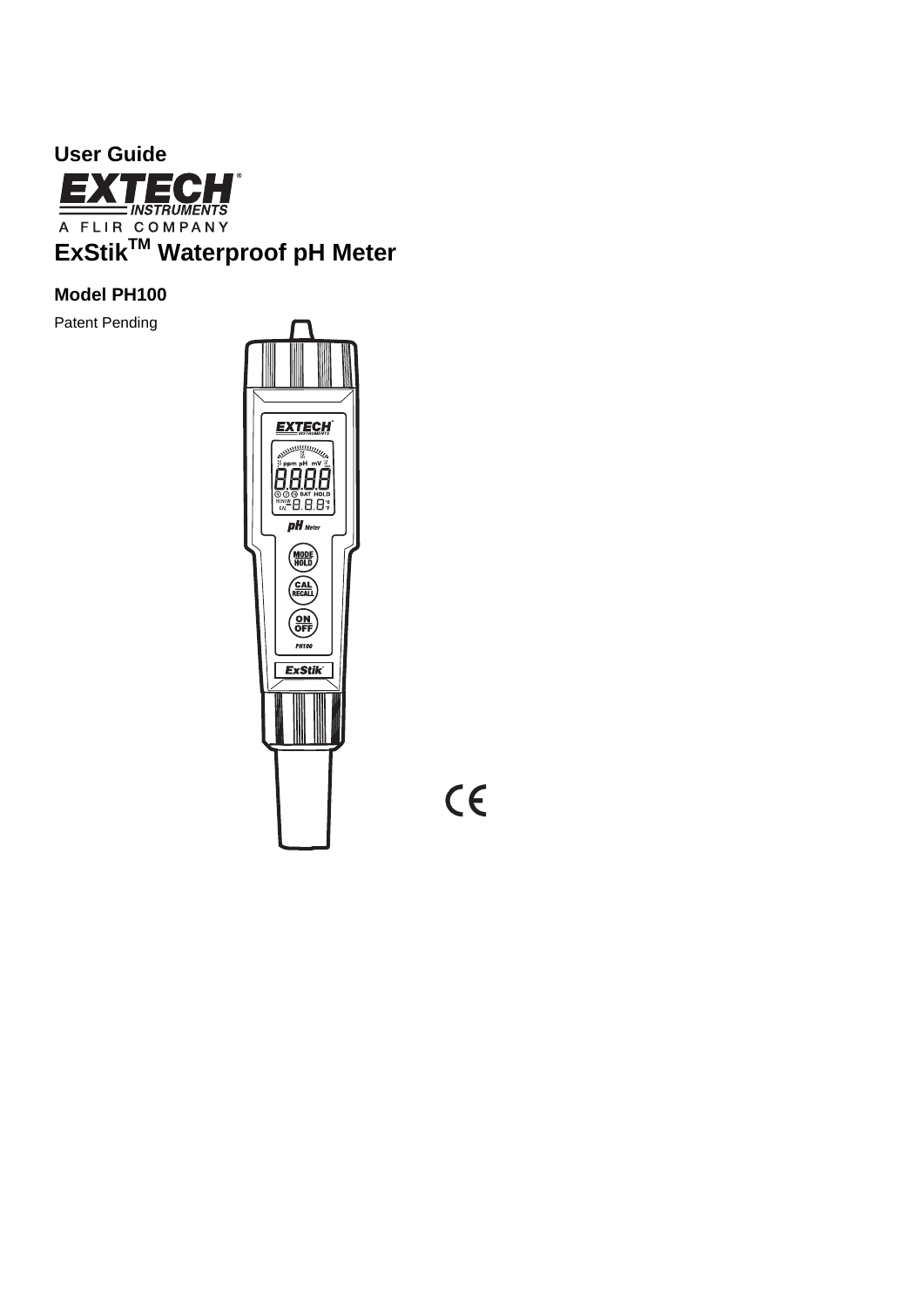# *ExStikTM Description*

# **Front Panel Controls**

- 1. Battery compartment cap
- 2. LCD Display
- 3. MODE / HOLD button
- 4. CAL / RECALL button
- 5. ON/OFF button
- 6. Electrode collar
- 7. Electrode

(Electrode cap is not shown)



# **Display**

- 1. Bargraph reading
- 2. Measurement reading
- 3. BAT (low battery) and HOLD (data hold) indicators
- 4. Temperature display
- 5. Bargraph scale designations
- 6. Units of measure
- 7. Calibration indicators
- 8. RENEW and CAL indicators



- This device is not a toy and must not reach children's hands. It contains hazardous objects as well as small parts that the children could swallow. In case a child swallows any of them, please contact a physician immediately
- Do not leave batteries and packing material lying around unattended; they can be dangerous for children if they use them as toys
- In case the device is going to be unused for an extended period of time, remove the batteries to prevent them from training
- Expired or damaged batteries can cause cauterization on contact with the skin. Always, therefore, use suitable hand gloves in such cases
- See that the batteries are not short-circuited. Do not throw batteries into the fire.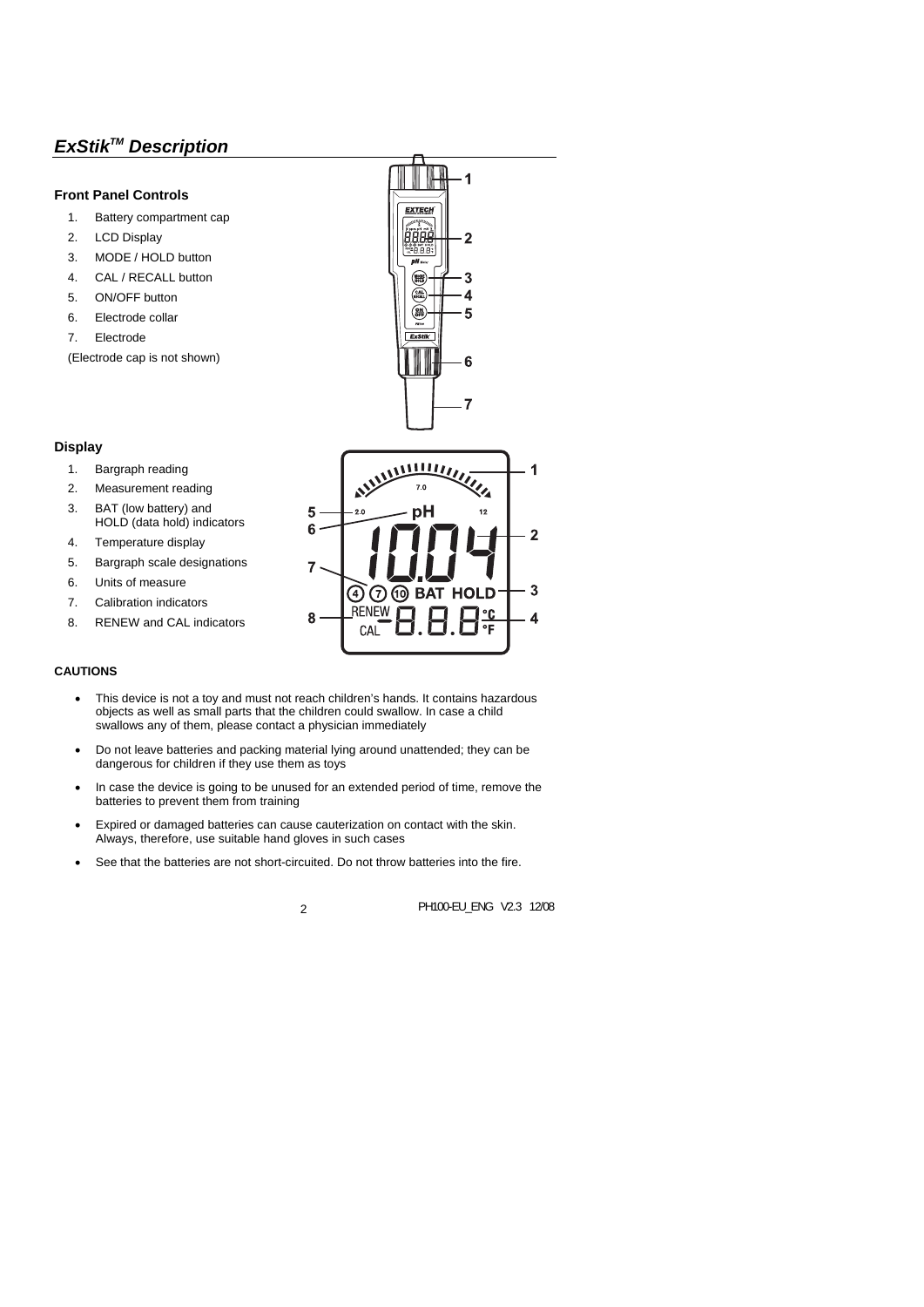# *Overview*

## **pH Overview**

pH is a unit of measure (ranging from 0 to 14pH) indicating the degree of acidity or alkalinity of a solution. pH tests are the most commonly performed measurements in water analysis and reports the negative log of the hydrogen ion activity of a solution which is an indicator of acidity or alkalinity. Solutions with a pH less than 7 are considered acidic, solutions with a pH higher than 7 are known as bases, and solutions with a pH of exactly 7 are neutral.

The pH scale is logarithmic so, for example, if sample A is 1 pH less than Sample B, this means that Sample A is 10 times more acidic then Sample B. A difference of 1 pH represents a ten-fold difference in acidity.

## **Getting Started**

- For new meters, remove the battery cap and then remove the battery insulating strip.
- Remove the cap from the bottom of the  $ExStik^{TM}$  to expose the electrode glass surface and reference junction
- Before first use or after extended storage, soak the electrode (with its cap removed) in a pH 4 solution for about 10 minutes
- White KCL crystals may be present in the cap. These crystals will dissolve in the soak or they can be simply rinsed with tap water
- Always calibrate close to the expected measurement value
- Before A sponge is located in the electrode protective cap. Keep this sponge soaked with a pH 4 solution to preserve Electrode life during storage

## **Replacing Electrodes**

The ExStik™ is shipped with an electrode attached. Electrode life is limited and is dependent on (among other factors) frequency of use and care. If the electrode needs to be replaced, follow these steps for removing and connecting electrodes.

- 1. To remove an electrode, unscrew and completely remove the electrode retaining collar.
- 2. Gently rock the electrode from side to side, pulling it away from the meter, until it disconnects.
- 3. To attach an electrode, carefully plug the electrode into the meter socket (note that the electrode connector is keyed, ensuring proper connection).
- 4. Secure the electrode in place by tightly turning the collar in place. (a rubber gasket seals the electrode with the meter).

## **Automatic Electrode Recognition**

When the ExStik<sup>TM</sup> is turned on, it recognizes the type of electrode that is connected and displays the appropriate unit of measure. Attach electrode before turning the  $ExStik^{\mathbb{M}}$  on.

## **Powering the ExStik™**

Press the ON/OFF key to turn the ExStik™ on or off. The auto power off feature shuts the ExStik™ off automatically after 10 minutes of inactivity to preserve battery life.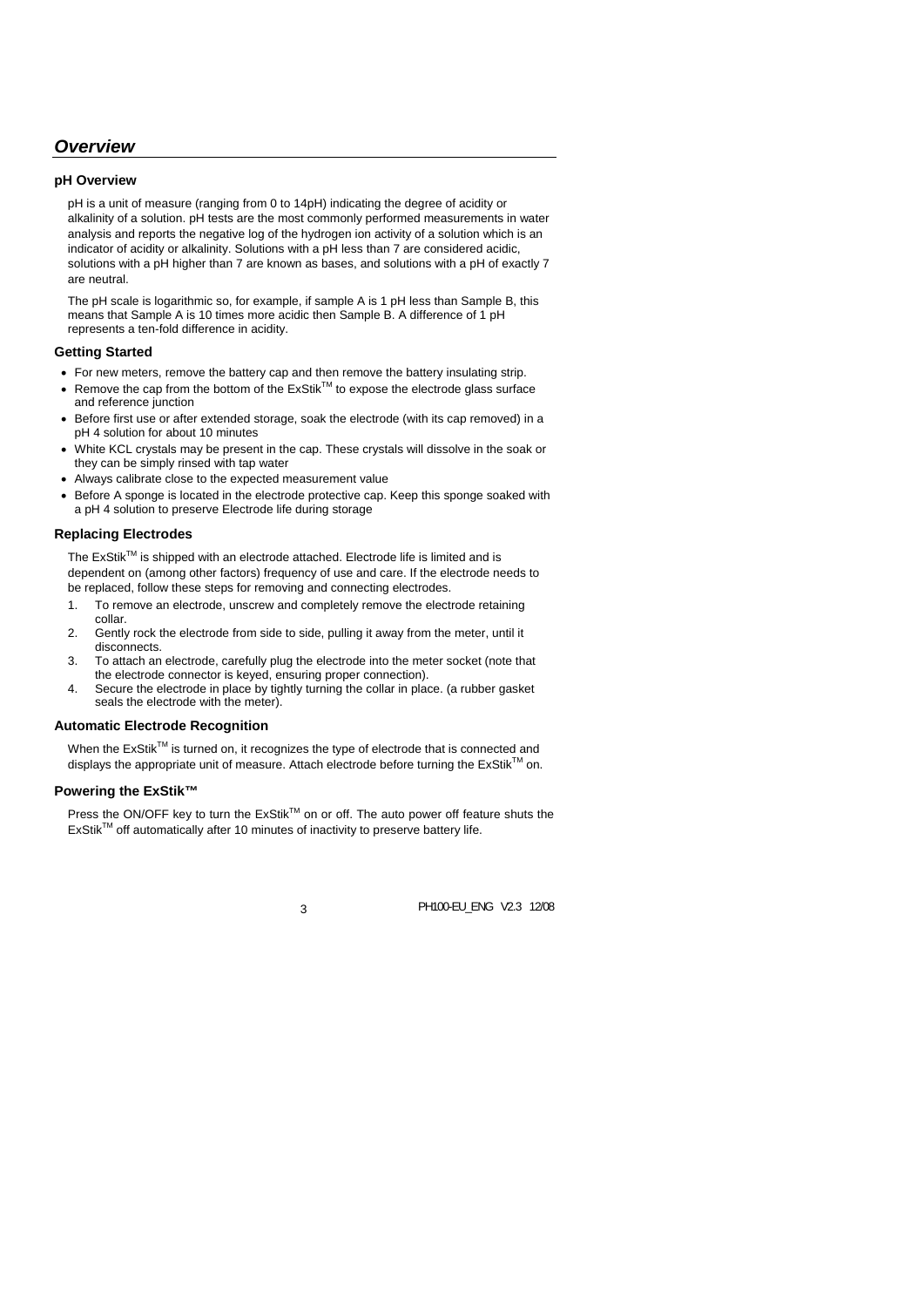# *Operation*

## **Overview**

When the electrode is placed in a solution, the main display and bargraph indicate the pH reading while the lower display reads temperature (readings flash until they have stabilized). The bargraph is 'center zero', i.e. at pH 7 there is no display. As the pH rises, the bar moves from the center to the right. If the pH drops, the bar moves from the center to the left.

# **pH Calibration (1, 2, or 3 points)**

A two point calibration with a buffer of 7 plus 4 or 10 (whichever is nearest to the expected sample value) is always recommended. A one point calibration (choose the value closest to the expected sample value) is also valid. For best accuracy, always calibrate at the sample temperature.

- 1. Place the electrode into a buffer solution (4, 7, or 10) and momentarily press the CAL key. pH 7 should be calibrated first, then 4 and/or 10 pH.
- 2. The  $ExStik^{TM}$  automatically recognizes the solution and calibrates itself to that value. Note: If the solution is more than 1pH off from the 4, 7, or 10pH standard, the ExStikTM will assume an error and abort the calibration. CAL and END will be displayed.
- 3. During calibration, the pH reading flashes on the main display.
- 4. When calibration is complete, the ExStikTM automatically displays 'END' and returns to normal operation mode.
- 5. The appropriate circled indicator ,, or will appear on the LCD when a calibration has been completed. The calibration data is stored until a new calibration is performed.
- 6. For a two or three point calibration, repeat steps 1-4.
- Note: Always turn the meter off and then on before calibrating to allow sufficient time to complete the calibrations during one power cycle. If the meter auto powers off during calibration the calibrations remain valid, but new calibrations will turn the circled indicators off.

## **Changing the Displayed Temperature Units**

Press and hold the CAL button for approx. 3 seconds. The <sup>o</sup>C or <sup>o</sup>F icon will change first and the numerical temperature value will change *after* the button is released. If the Calibration mode is accidentally accessed 'CAL' appears on the LCD. Simply turn the  $ExStik^{\text{TM}}$  off and start again.

## **Data Hold**

Momentarily press the MODE button to freeze the current reading. The HOLD display icon will appear along with the held reading. The held reading will also be stored in memory. Momentarily press the MODE key to return to normal operation.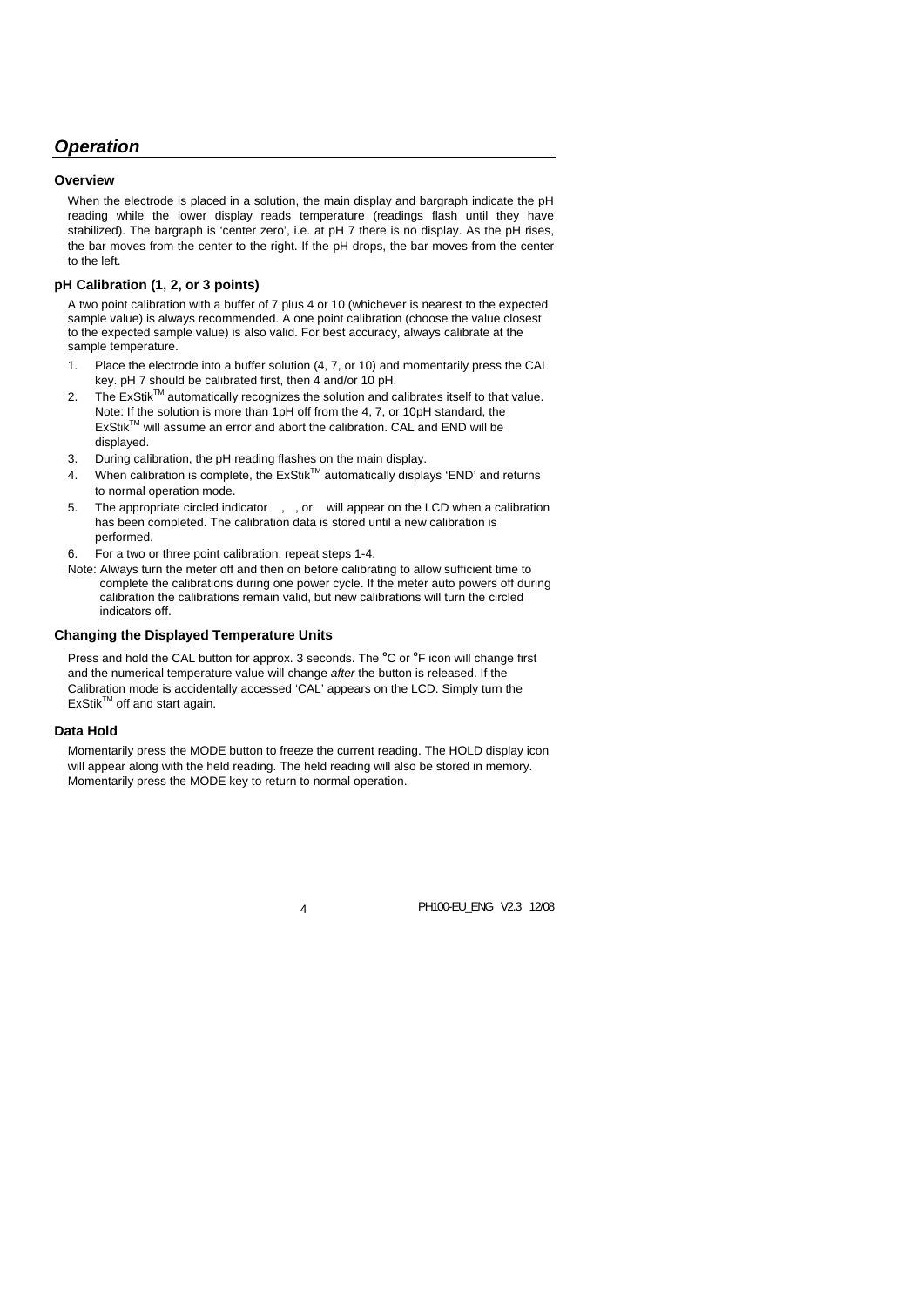# **15-Storing Readings into Memory**

- 1. Momentarily press the MODE button to store a reading. The LCD will briefly display the memory location number and then the value stored (Data Hold will activate).
- 2. Momentarily press MODE again to return to normal operation.



- 3. Repeat step 1 to store the next reading and so on.
- 4. After 15 readings are stored the ExStik™ will return to memory location 1 and start overwriting existing data with newly stored data.

# **Recalling Stored Readings**

- Note: Check that the HOLD symbol is not displayed. If it is, exit the HOLD function by momentarily pressing the MODE button.
	- 1. Momentarily press the CAL button and then press the MODE button immediately after CAL is displayed; the storage location number (1 through 15) will flash. If the CAL mode is accidentally accessed (display flashing), press the CAL button again to exit.
	- 2. The last reading stored will be displayed first. To advance through the stored readings, momentarily press the MODE button. The location number is displayed first, followed by the reading stored in that location.
	- 3. To exit the recall mode, momentarily press the CAL button and the  $ExStik^{TM}$  will return to normal operation.

# **CAL Reminder Display**

When the ExStik™ is turned on in the pH mode for the 15th time without recalibration, the 'CAL' icon appears on the LCD indicating that the ExStikTM may require calibration. Some applications may require recalibration of the electrode more frequently than others. The CAL display is simply a reminder and will turn off when the pH electrode is recalibrated.

## **RENEW Display**

A flashing 'RENEW' warning indicates that the probe may be nearing the end of its useful life. If cleaning or recalibration does not cause the RENEW icon to disappear, replace the electrode. The RENEW display appears when the output of the pH electrode fails a diagnostic test.

## **Considerations**

- If the unit appears to be locked (display frozen) it is possible that the Data Hold mode has been inadvertently accessed by pressing the MODE button. Simply press the MODE button again or turn the meter off and restart if the display appears frozen.
- If the meter does latch up and no button presses revive it, remove the batteries, push the ON button for 3 seconds and then reinsert the batteries.
- Note that if the batteries are removed, any stored readings will be discarded. Also, the user calibration data for pH will be cleared. New user pH calibration data is required. Factory calibration data for all models will be retained, however.